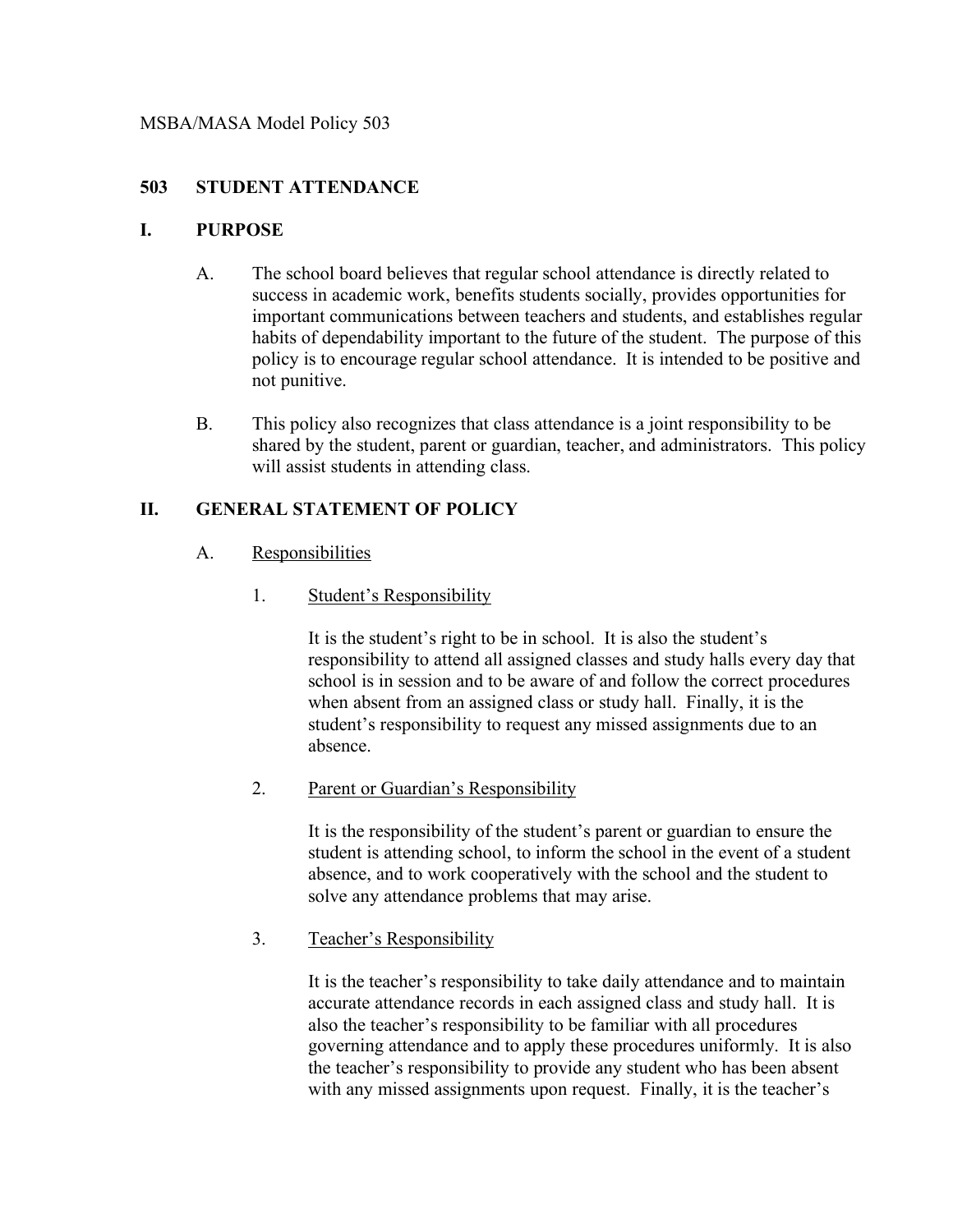responsibility to work cooperatively with the student's parent or guardian and the student to solve any attendance problems that may arise.

## 4. Administrator's Responsibility

- a. It is the administrator's responsibility to require students to attend all assigned classes and study halls. It is also the administrator's responsibility to be familiar with all procedures governing attendance and to apply these procedures uniformly to all students, to maintain accurate records on student attendance, and to prepare a list of the previous day's absences stating the status of each. Finally, it is the administrator's responsibility to inform the student's parent or guardian of the student's attendance and to work cooperatively with them and the student to solve attendance problems.
- b. In accordance with the Minnesota Compulsory Instruction Law, Minn. Stat. § 120A.22, the students of the school district are REQUIRED to attend all assigned classes and/or study halls every day school is in session, unless the student has been excused by the school board from attendance because the student has already completed state and school district standards required to graduate from high school, has withdrawn, or has a valid excuse for absence.

## B. Attendance Procedures

Attendance procedures shall be presented to the school board for review and approval. When approved by the school board, the attendance procedures will be included as an addendum to this policy.

- 1. Excused Absences
	- a. To be considered an excused absence, the student's parent or legal guardian may be asked to verify, in writing, the reason for the student's absence from school. A note from a physician or a licensed mental health professional stating that the student cannot attend school is a valid excuse.
	- b. The following reasons shall be sufficient to constitute excused absences:
		- (1) Illness.
		- (2) Serious illness in the student's immediate family.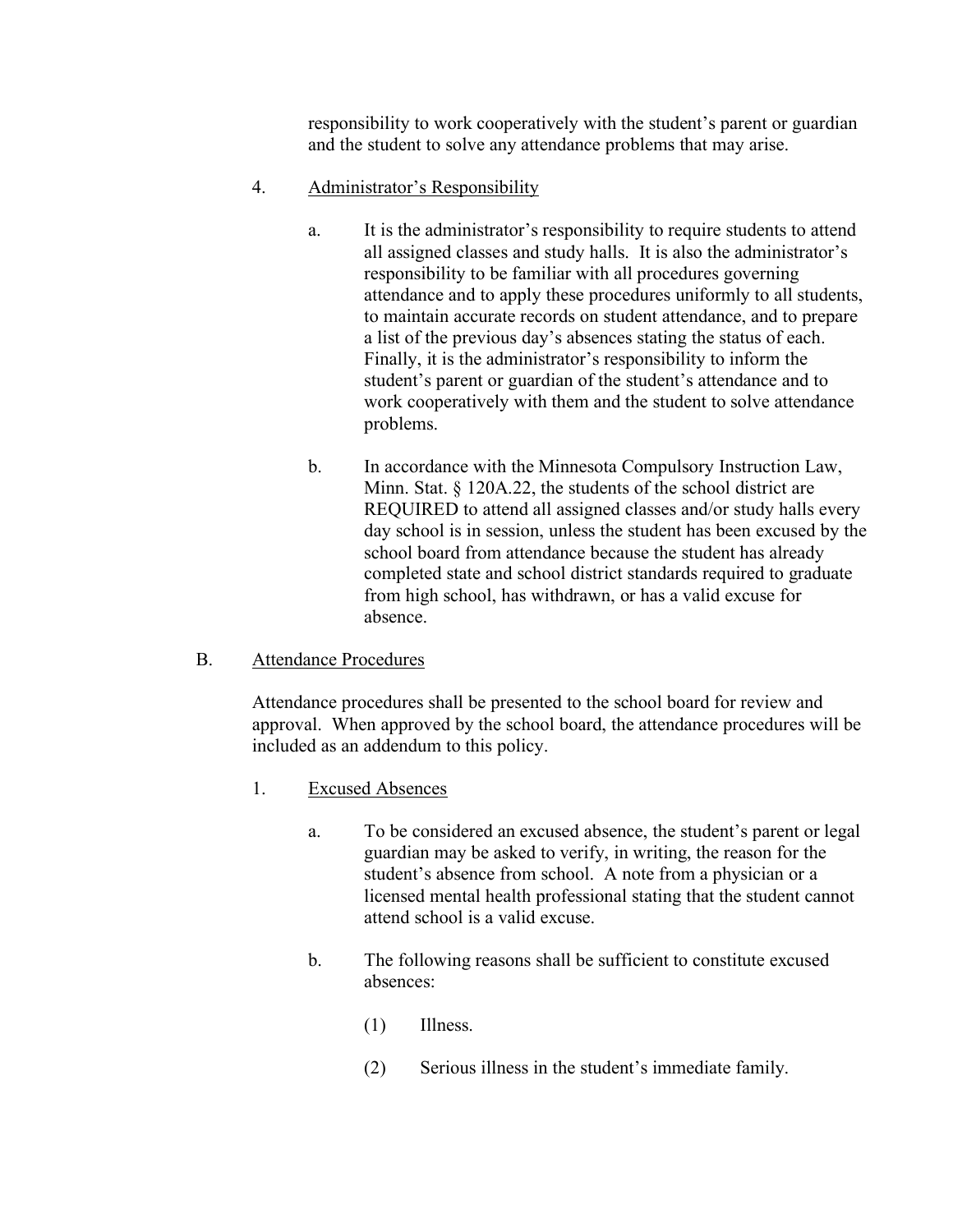- (3) A death or funeral in the student's immediate family or of a close friend or relative.
- (4) Medical, dental, or orthodontic treatment, or a counseling appointment.
- (5) Court appearances occasioned by family or personal action.
- (6) Religious instruction not to exceed three hours in any week.
- (7) Physical emergency conditions such as fire, flood, storm, etc.
- (8) Official school field trip or other school-sponsored outing.
- (9) Removal of a student pursuant to a suspension. Suspensions are to be handled as excused absences and students will be permitted to complete make-up work.
- (10) Family emergencies.
- (11) Active duty in any military branch of the United States.
- (12) A student's condition that requires ongoing treatment for a mental health diagnosis.

#### c. Consequences of Excused Absences

- (1) Students whose absences are excused are required to make up all assignments missed or to complete alternative assignments as deemed appropriate by the classroom teacher.
- (2) Work missed because of absence must be made up in accordance with school district policies and guidelines. Any work not completed within this period may result in "no credit" for the missed assignment. However, the building principal or the classroom teacher may extend the time allowed for completion of make-up work in the case of an extended illness or other extenuating circumstances.

#### 2. Unexcused Absences

a. The following are examples of absences which will not be excused: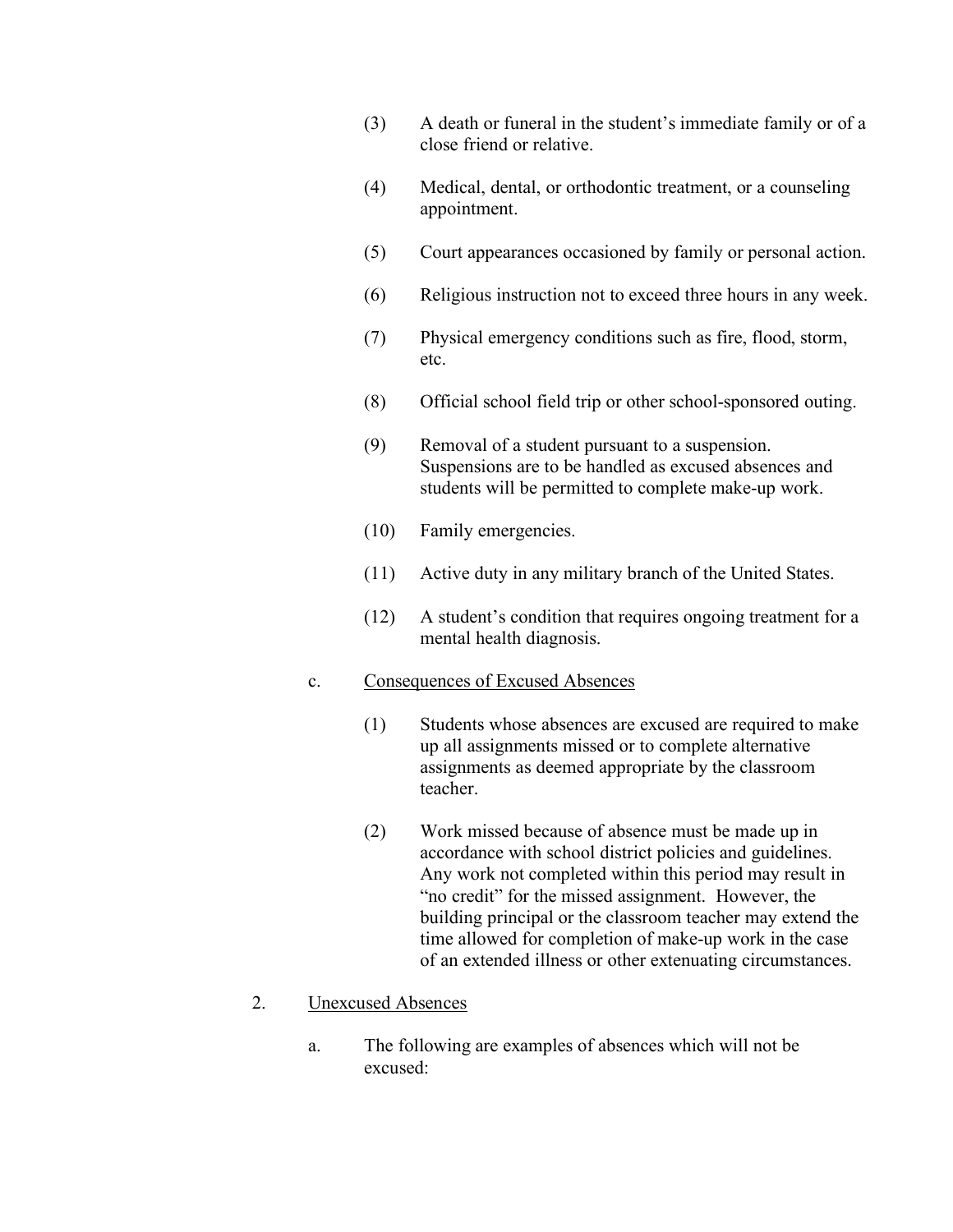- (1) Truancy. An absence by a student which was not approved by the parent and/or the school district.
- (2) Any absence in which the student failed to comply with any reporting requirements of the school district's attendance procedures.
- (3) Work at home.
- (4) Work at a business, except under a school-sponsored work release program.
- (5) Vacations with family without pre-approval.
- (6) Absences resulting from cumulated, unexcused tardies
- (7) Any other absence not included under the attendance procedures set out in school district policies and guidelines.

#### b. Consequences of Unexcused Absences

- (1) Absences resulting from official suspension will be handled in accordance with the Pupil Fair Dismissal Act, Minn. Stat. §§ 121A.40-121A.56.
- (2) Days during which a student is suspended from school shall not be counted in a student's total cumulated unexcused absences.
- (3) In cases of recurring unexcused absences, the administration may also request the county attorney to file a petition with the juvenile court, pursuant to Minnesota statutes.
- (4) Students with unexcused absences shall be subject to discipline in accordance with district and/or state policies and statutes.

#### C. Tardiness

- 1. Definition: Students are expected to be in their assigned area at designated times. Failure to do so constitutes tardiness.
- 2. Procedures for Reporting Tardiness
	- a. School Board approved procedures will be made available to students and their parents / guardians annually.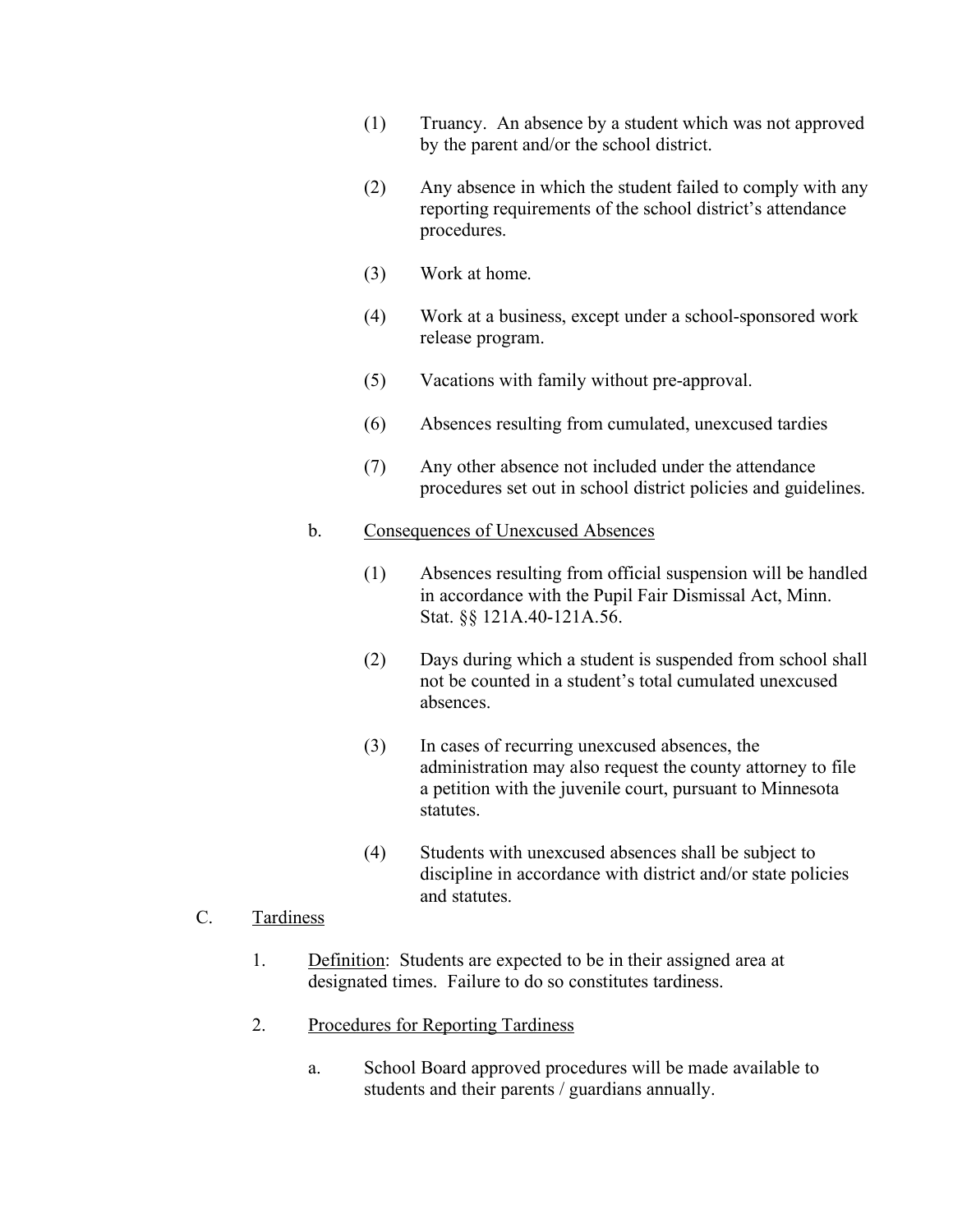b. Tardiness between periods will be handled in accordance with school and/or district procedures.

### 3. Excused Tardiness

Valid excuses for tardiness are:

- a. Illness.
- b. Serious illness in the student's immediate family.
- c. A death or funeral in the student's immediate family or of a close friend or relative.
- d. Medical, dental, orthodontic, or mental health treatment.
- e. Court appearances occasioned by family or personal action.
- f. Physical emergency conditions such as fire, flood, storm, etc.
- g. Any tardiness for which the student has been excused in writing by an administrator or faculty member.

# 4. Unexcused Tardiness

- a. An unexcused tardiness is failing to be in an assigned area at the designated time class period commences without a valid excuse.
- b. Consequences of tardiness are described in school district policy and/or guidelines, which are distributed annually.

## D. Participation in Extracurricular Activities and School-Sponsored On-the-Job Training Programs

- 1. This policy applies to all students involved in any extracurricular activity scheduled either during or outside the school day and any schoolsponsored on-the-job training programs.
- 2. School-initiated absences will be accepted and participation permitted.
- 3. A student may not participate in any activity or program if he or she has an unexcused absence from any class during the day.
- 4. If a student is suspended from any class, he or she may not participate in any activity or program that day.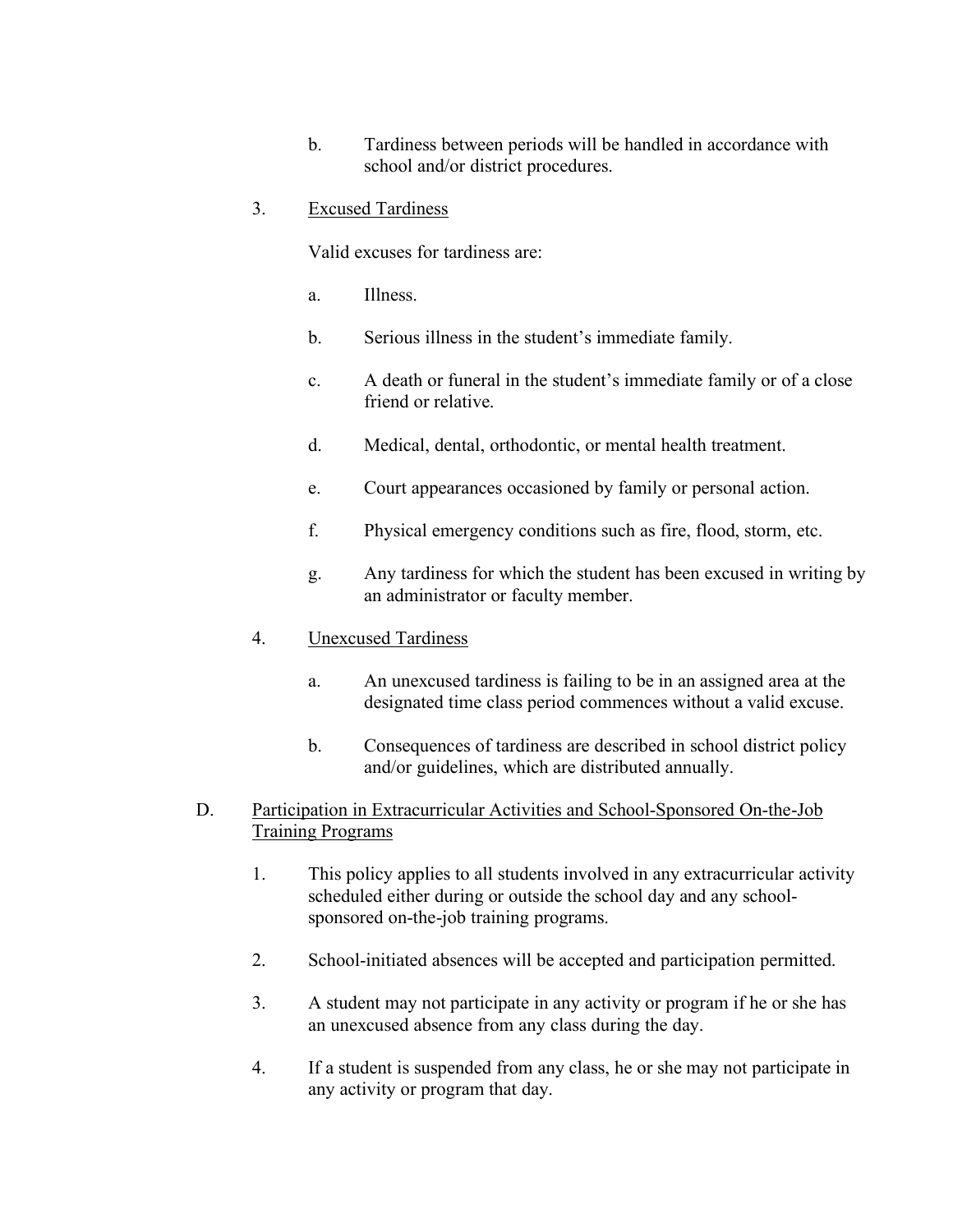5. If a student is absent from school due to medical reasons, he or she must present a physician's statement or a statement from the student's parent or guardian clearing the student for participation that day. The note must be presented to the coach or advisor before the student participates in the activity or program.

### **III. DISSEMINATION OF POLICY**

Copies of this policy shall be made available to all students and parents.

## **IV. REQUIRED REPORTING**

A. Continuing Truant

Minn. Stat. § 260A.02 provides that a continuing truant is a student who is subject to the compulsory instruction requirements of Minn. Stat. § 120A.22 and is absent from instruction in a school, as defined in Minn. Stat. § 120A.05, without valid excuse within a single school year for:

- 1. Three days if the child is in elementary school; or
- 2. Three or more class periods on three days if the child is in middle school or high school.
- B. Reporting Responsibility

When a student is initially classified as a continuing truant, Minn. Stat. § 260A.03 provides that the school attendance officer or other designated school official shall notify the student's parent or legal guardian, by first class mail or other reasonable means, of the following:

- 1. That the child is truant;
- 2. That the parent or guardian should notify the school if there is a valid excuse for the child's absences;
- 3. That the parent or guardian is obligated to compel the attendance of the child at school pursuant to Minn. Stat. § 120A.22 and parents or guardians who fail to meet this obligation may be subject to prosecution under Minn. Stat. § 120A.34;
- 4. That this notification serves as the notification required by Minn. Stat. § 120A.34;
- 5. That alternative educational programs and services may be available in the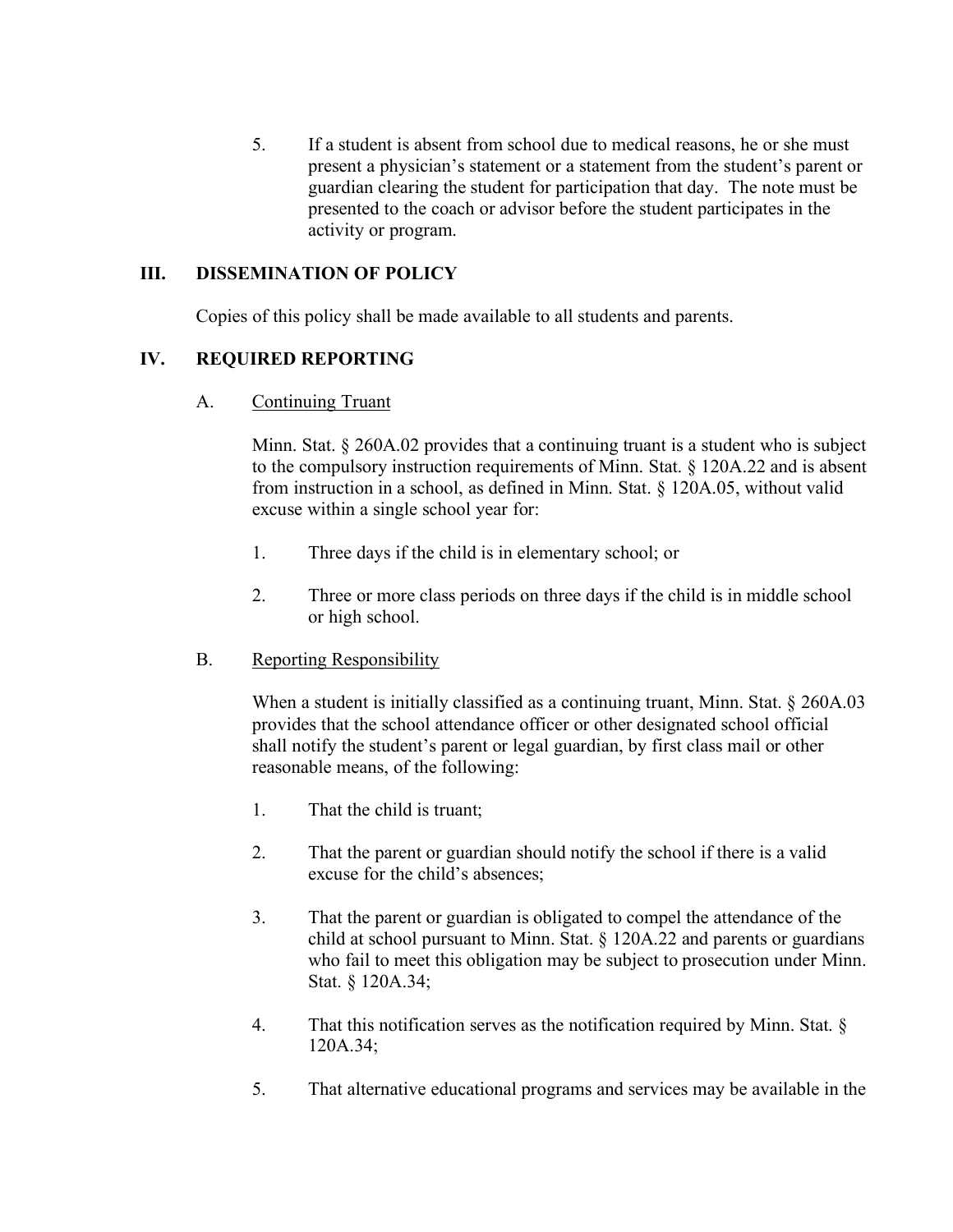district;

- 6. That the parent or guardian has the right to meet with appropriate school personnel to discuss solutions to the child's truancy;
- 7. That if the child continues to be truant, the parent and child may be subject to juvenile court proceedings under Minn. Stat. Ch. 260;
- 8. That if the child is subject to juvenile court proceedings, the child may be subject to suspension, restriction, or delay of the child's driving privilege pursuant to Minn. Stat. § 260C.201; and
- 9. That it is recommended that the parent or guardian accompany the child to school and attend classes with the child for one day.

## C. Habitual Truant

- 1. A habitual truant is a child under the age of 16 years who is absent from attendance at school without lawful excuse for seven school days if the child is in elementary school or for one or more class periods on seven school days if the child is in middle school, junior high school, or high school, or a child who is 16 or 17 years of age who is absent from attendance at school without lawful excuse for one or more class periods on seven school days and who has not lawfully withdrawn from school.
- 2. A school district attendance officer shall refer a habitual truant child and the child's parent or legal guardian to appropriate services and procedures, under Minn. Stat. Ch. 260A.

| <b>Legal References:</b> | Minn. Stat. $\S$ 120A.05 (Definitions)                                  |
|--------------------------|-------------------------------------------------------------------------|
|                          | Minn. Stat. $\S$ 120A.22 (Compulsory Instruction)                       |
|                          | Minn. Stat. $\S$ 120A.24 (Reporting)                                    |
|                          | Minn. Stat. § 120A.26 (Enforcement and Prosecution)                     |
|                          | Minn. Stat. § 120A.34 (Violations; Penalties)                           |
|                          | Minn. Stat. §§ 121A.40-121A.56 (Pupil Fair Dismissal Act)               |
|                          | Minn. Stat. $\S$ 260A.02 (Definitions)                                  |
|                          | Minn. Stat. $\S$ 260A.03 (Notice to Parent or Guardian When Child is a  |
|                          | Continuing Truant)                                                      |
|                          | Minn. Stat. § 260C.007, Subd. 19 (Habitual Truant Defined)              |
|                          | Minn. Stat. § 260C.201 (Dispositions; Children in Need of Protection or |
|                          | Services or Neglected and in Foster Care)                               |
|                          | Goss v. Lopez, 419 U.S. 565, 95 S.Ct. 729 (1975)                        |
|                          | Slocum v. Holton Board of Education, 429 N.W.2d 607 (Mich. App. Ct.     |
|                          | 1988)                                                                   |
|                          | Campbell v. Board of Education of New Milford, 475 A.2d 289 (Conn.      |